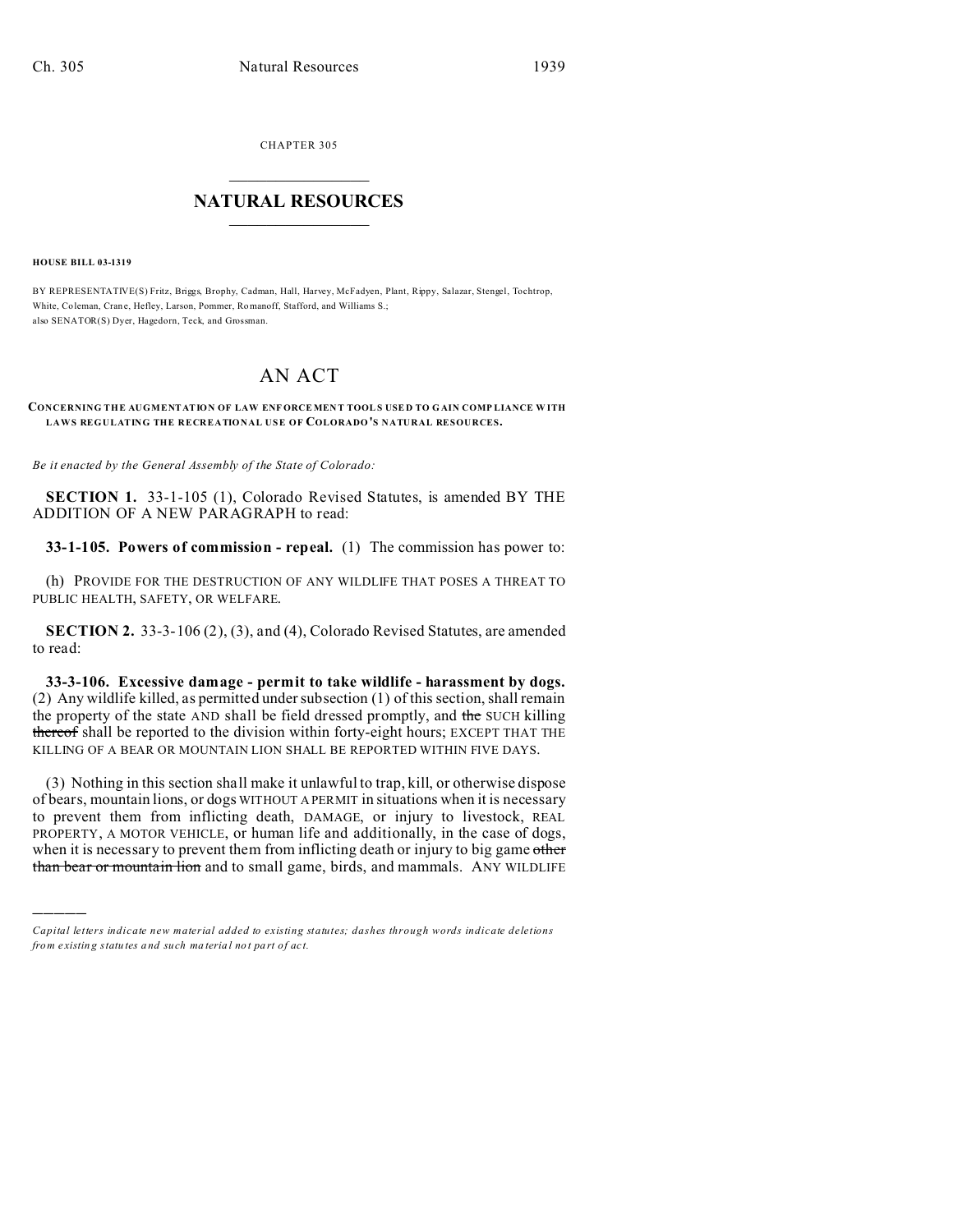1940 Natural Resources Ch. 305

KILLED AS PERMITTED UNDER THIS SUBSECTION (3) SHALL REMAIN THE PROPERTY OF THE STATE, AND SUCH KILLING SHALL BE REPORTED TO THE DIVISION WITHIN FIVE DAYS. The division may bring a civil action against the owner of any dog inflicting death or injury to any big game other than bear or mountain lion and to small game, birds, and mammals for the value of each game animal injured or killed. The minimum value of each animal shall be as set forth in section 33-6-110.

(4) It shall not be necessary or requisite to obtain from the division any permit for the taking of bears, mountain lions, coyotes, bobcats, or dogs. No dog shall be killed within the city limits of any town, city, or municipality or while in the possession of or under the control of any person unless otherwise permitted by law. All bears and mountain lions which are taken or destroyed under this section shall be reported to the division within five days after the killing thereof.

**SECTION 3.** 33-4-101.3 (4), Colorado Revised Statutes, is amended to read:

**33-4-101.3. Black bears - declaration of intent - spring season hunting prohibited - prohibited means of taking - penalty.** (4) The provisions of this section shall not apply to employees or agents of the division of wildlife or to field agents of the United States department of agriculture, when such employees or agents are acting in their official capacity, nor shall this section apply to any person who lawfully takes a black bear in defense of LIVESTOCK, REAL PROPERTY, A MOTOR VEHICLE, OR HUMAN life or property or to any person who traps, kills, or otherwise disposes of a black bear in accordance with section  $33-3-106$  (3)</del> PURSUANT TO SECTION 33-3-106.

**SECTION 4.** The introductory portion to 33-6-106 (1) and 33-6-106 (1) (b) (II),  $(1)$  (c),  $(2)$ , and  $(6)$ , Colorado Revised Statutes, are amended, and the said 33-6-106 is further amended BY THE ADDITION OF A NEW SUBSECTION, to read:

**33-6-106. Suspension of license privileges.** (1) The commission, OR A HEARING OFFICER WHO HAS BEEN DELEGATED AUTHORITY BY THE COMMISSION, has the exclusive authority to suspend the privilege of applying for, purchasing, or exercising the benefits conferred by any or all licenses issued by the division for a period not to exceed five years, except as otherwise provided in articles 1 to 6 of this title, if a person:

(b) While a Colorado resident:

(II) Has been convicted of federal wildlife violations occurring in this state, and such convictions, individually or when combined with convictions specified in paragraph (a) of this subsection (1), total twenty or more points in any consecutive five-year period;

(c) Has been convicted of any violation of title 18, C.R.S., which he THAT WAS committed while hunting, trapping, fishing, or engaging in a related activity OR OF ANY FEDERAL WILDLIFE VIOLATIONS WITHIN COLORADO AND SUCH FEDERAL CONVICTIONS, INDIVIDUALLY OR WHEN COMBINED WITH CONVICTIONS SPECIFIED IN PARAGRAPH (a) OF THIS SUBSECTION (1), TOTAL TWENTY OR MORE POINTS;

(2) For the purposes of license suspension under subsection (1) of this section, the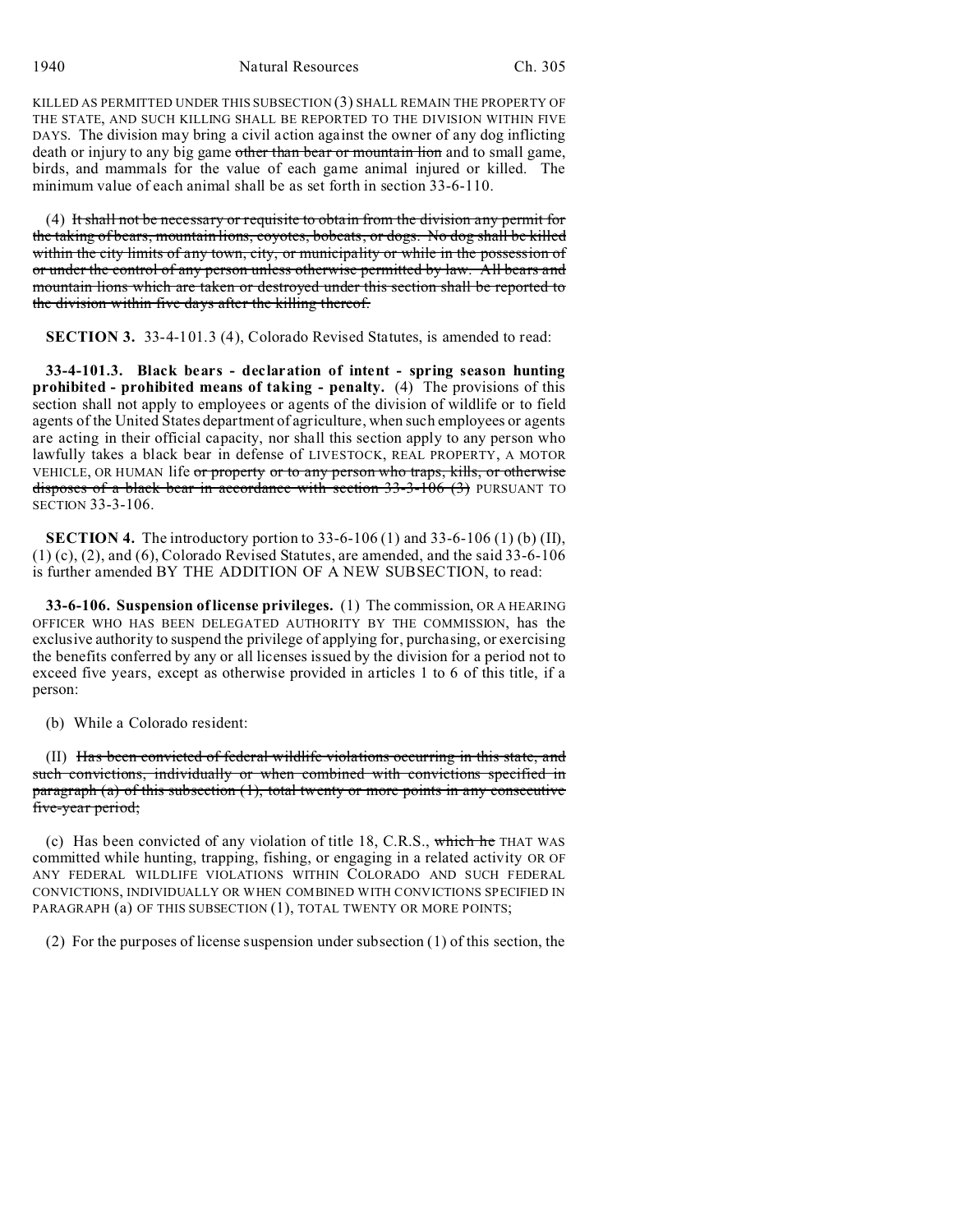payment of a penalty assessment, a court conviction, a plea of nolo contendere, the imposition ACCEPTANCE of a deferred or suspended sentence by the court, THE ADJUDICATION OF A JUVENILE AS DELINQUENT FOR ANY VIOLATION OF THIS TITLE THAT WOULD HAVE RESULTED IN A CONVICTION IF PROSECUTED AS AN ADULT, or forfeiture of bail shall be deemed a conviction.

(6) Any person whose license privileges have been suspended shall not be entitled to purchase, apply for, or exercise the benefits conferred by any license issued by the division until his SUCH PERSON'S suspension has expired. Any person who violates this subsection  $(6)$  is guilty of a misdemeanor and, upon conviction, thereof, shall be punished by a fine of five hundred dollars. Conviction under this subsection (6) shall result in an automatic two-year extension of the existing suspension added to the end of the original suspension UNLESS SUCH PERSON WAS UNDER A LIFETIME SUSPENSION WHEN SUCH VIOLATION OCCURRED. IF A PERSON IS UNDER A LIFETIME SUSPENSION AND VIOLATES THIS SUBSECTION (6), SUCH PERSON SHALL BE GUILTY OF A MISDEMEANOR AND SHALL BE PUNISHED BY A FINE OF NOT LESS THAN ONE THOUSAND DOLLARS NOR MORE THAN TEN THOUSAND DOLLARS OR BY IMPRISONMENT IN THE COUNTY JAIL FOR NOT MORE THAN NINETY DAYS, OR BY BOTH SUCH FINE AND IMPRISONMENT.

(8) IF A PERSON'S PRIVILEGE OF APPLYING FOR, PURCHASING, OR EXERCISING THE BENEFITS CONFERRED BY ANY OR ALL LICENSES ISSUED BY THE DIVISION IS SUSPENDED THREE OR MORE TIMES PURSUANT TO THIS SECTION, SUCH PERSON SHALL RECEIVE A LIFETIME SUSPENSION OF SUCH PRIVILEGES.

**SECTION 5.** 33-6-107 (2) and (3), Colorado Revised Statutes, are amended to read:

**33-6-107. Licensing violations - penalties.** (2) (a) Any person who makes a false statement OR PROVIDES FALSE INFORMATION in connection with applying for or purchasing a license, or any license agent who knowingly uses or accepts false information in connection with selling or issuing a license, is guilty of a misdemeanor and, upon conviction, thereof, shall be punished by a fine of two hundred dollars and an assessment of fifteen license suspension points THE FOLLOWING FINES:

(I) FOR EACH LICENSE THAT IS NOT A BIG GAME LICENSE, A FINE THAT IS EQUAL TO TWICE THE COST OF THE MOST EXPENSIVE LICENSE FOR SUCH SPECIES AND TEN LICENSE SUSPENSION POINTS SHALL BE ASSESSED;

(II) FOR EACH BIG GAME LICENSE, A FINE THAT IS EQUAL TO TWICE THE COST OF THE MOST EXPENSIVE LICENSE FOR SUCH SPECIES AND AN ASSESSMENT OF FIFTEEN LICENSE SUSPENSION POINTS SHALL BE ASSESSED.

(b) All licenses obtained with the false information are void.

(3) Except as otherwise provided in articles 1 to 6 of this title or by rule or regulation of the commission, any person, regardless of age, who hunts or takes wildlife in this state shall procure a proper and valid license therefor and shall have the valid license on his or her person when exercising the benefits it confers. A person who violates this subsection (3) is guilty of a misdemeanor and, upon conviction, thereof, shall with respect to wildlife other than big game, be punished by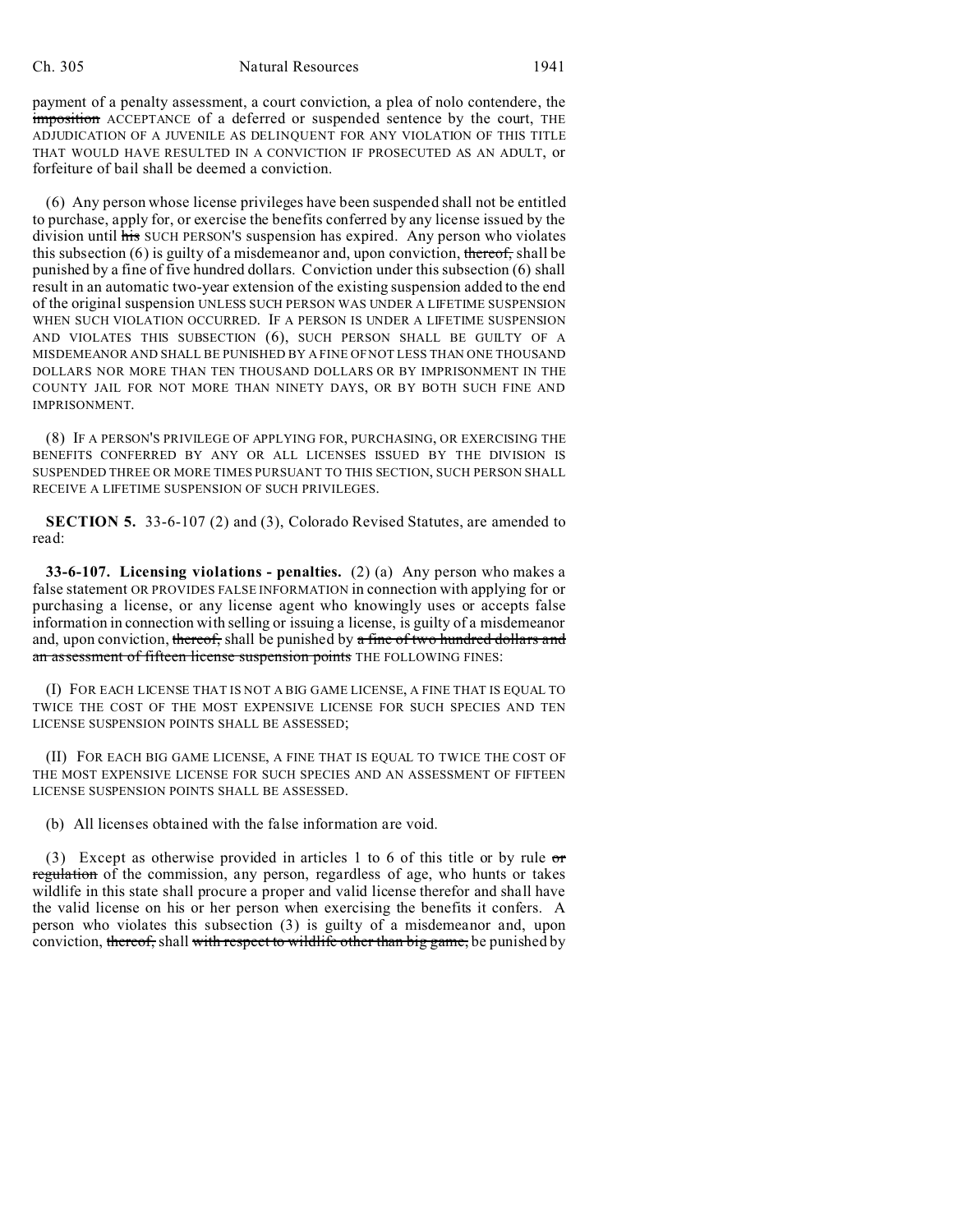a fine of fifty dollars and an assessment of ten license suspension points or shall, with respect to big game, be punished by a fine of two hundred fifty dollars and an assessment of fifteen license suspension points AS FOLLOWS:

(a) FOR EACH LICENSE THAT IS NOT A BIG GAME LICENSE, THE FINE SHALL BE EQUAL TO TWICE THE COST OF THE MOST EXPENSIVE LICENSE FOR SUCH SPECIES AND TEN LICENSE SUSPENSION POINTS SHALL BE ASSESSED;

(b) FOR EACH BIG GAME LICENSE, FIFTEEN LICENSE SUSPENSION POINTS AND A FINE THAT IS EQUAL TO TWICE THE COST OF THE MOST EXPENSIVE LICENSE FOR SUCH SPECIES SHALL BE ASSESSED.

**SECTION 6.** The introductory portion to 33-6-109 (3) and 33-6-109 (3) (a), (3) (b), and (3) (e), Colorado Revised Statutes, are amended to read:

**33-6-109. Wildlife - illegal possession.** (3) Any person who violates subsection (1) or (2) of this section is guilty of a misdemeanor and, depending upon the wildlife involved, shall be punished upon conviction thereof by a fine or imprisonment, or both, and license suspension points or suspension or revocation of license privileges as follows:

(a) For each animal listed as endangered or threatened, a fine of not less than two thousand dollars and not more than one hundred thousand dollars, or by imprisonment for not more than one year in the county jail, or by both such fine and such imprisonment, and an assessment of twenty points. UPON CONVICTION, THE COMMISSION MAY SUSPEND ANY OR ALL LICENSE PRIVILEGES OF THE PERSON FOR A PERIOD OF FROM ONE YEAR TO LIFE.

(b) For each golden eagle, rocky mountain goat, DESERT BIGHORN SHEEP, AMERICAN PEREGRINE FALCON, or ROCKY MOUNTAIN bighorn sheep, a fine of not less than one thousand dollars and not more than one hundred thousand dollars, or by imprisonment for not more than one year in the county jail, or both such fine and such imprisonment, and an assessment of twenty points. UPON CONVICTION, THE COMMISSION MAY SUSPEND ANY OR ALL LICENSE PRIVILEGES OF THE PERSON FOR A PERIOD OF FROM ONE YEAR TO LIFE.

(e) For each violation of paragraph  $(\theta)$ , (c) or (d) of this subsection (3) where ANY COMBINATION OF three or more animals are taken or possessed, a minimum fine per animal as set forth in said SUCH paragraphs, to a maximum of ten thousand dollars per animal, or imprisonment for not more than one year in the county jail, or by both such fine and such imprisonment. Upon conviction, the commission may suspend any or all license privileges of the person for a period of from one year to life.

**SECTION 7. Repeal.** 33-6-114.5 (7) (c), Colorado Revised Statutes, is repealed as follows:

**33-6-114.5. Native and nonnative fish - possession, transportation, importation, exportation, and release - penalties.** (7) (c) As an alternative punishment, any person who violates subsection (2), (3), (4), (5), or (6) of this section or any rule or regulation promulgated by the wildlife commission relating to fish health, the spread of aquatic diseases, or the importation into the state or the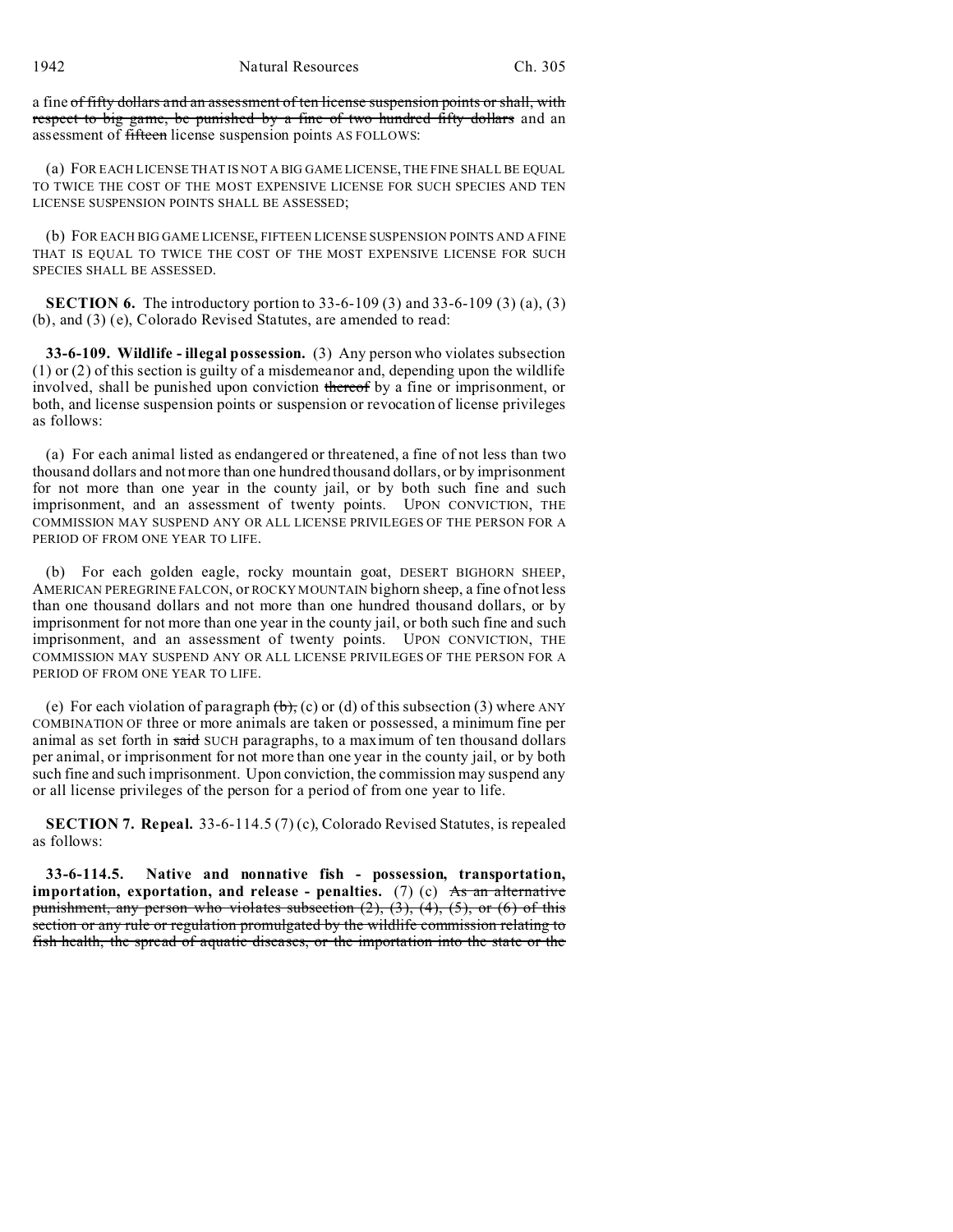distribution and management of any exotic aquatic species may be punished upon a finding of such violation by the director as follows:

(I) In any first administrative proceeding, by a fine of not less than one hundred dollars nor more than one thousand dollars. In addition, any person who violates subsection  $(5)$  or  $(6)$  of this section is liable for all damages and costs associated with such unlawful release, including but not limited to the costs of eradication or removal of any organisms, disease agents, or both which becomes necessary as a result of such violation; and

(II) In any subsequent administrative proceeding against the same person for transactions occurring after a final agency action determining that any such violation has occurred, a fine of not less than five hundred dollars nor more than five thousand dollars.

**SECTION 8.** 33-6-115.5 (3), Colorado Revised Statutes, is amended to read:

**33-6-115.5. Hunting, trapping, and fishing - intentional interference with** lawful activities. (3) Any person who violates this section commits a class 2 petty offense MISDEMEANOR and, upon conviction, thereof, shall be punished by a fine of not less than one FIVE hundred dollars nor more than five hundred ONE THOUSAND dollars and an assessment of twenty license suspension points.

**SECTION 9.** 33-6-120, Colorado Revised Statutes, is amended to read:

**33-6-120. Hunting, trapping, or fishing out of season or in a closed area.** (1) It is unlawful for any person to FISH, TRAP, hunt, or take any wildlife outside of the season established by or in an area closed by commission rule. or regulation. Any person who violates this section is guilty of a misdemeanor and, upon conviction, thereof, shall be punished by a fine of one hundred dollars and an assessment of ten license suspension points AS FOLLOWS:

(a) FOR EACH INCIDENT THAT IS NOT RELATED TO THE HUNTING OR TAKING OF A BIG GAME ANIMAL, THE FINE SHALL BE EQUAL TO TWICE THE COST OF THE MOST EXPENSIVE LICENSE FOR SUCH SPECIES AND TEN LICENSE SUSPENSION POINTS SHALL BE ASSESSED;

(b) FOR THE HUNTING OR TAKING OF BIG GAME, FIFTEEN LICENSE SUSPENSION POINTS AND A FINE THAT IS EQUAL TO TWICE THE COST OF THE MOST EXPENSIVE LICENSE FOR SUCH SPECIES SHALL BE ASSESSED.

**SECTION 10.** 33-10-111 (4), Colorado Revised Statutes, is amended to read:

**33-10-111. Parks and outdoor recreation cash fund created - accounting expenditures for roads and highways.** (4) At each regular session, the general assembly shall determine the amounts to be expended by the division for the acquisition of rights-of-way for the construction, improvement, repair, and maintenance of public roads and highways in state recreation areas and parks and shall appropriate such amounts from the state allocation provided by section 43-4-206, C.R.S., from the highway users tax fund to the division as are necessary to accomplish these purposes. These funds, and any other funds appropriated for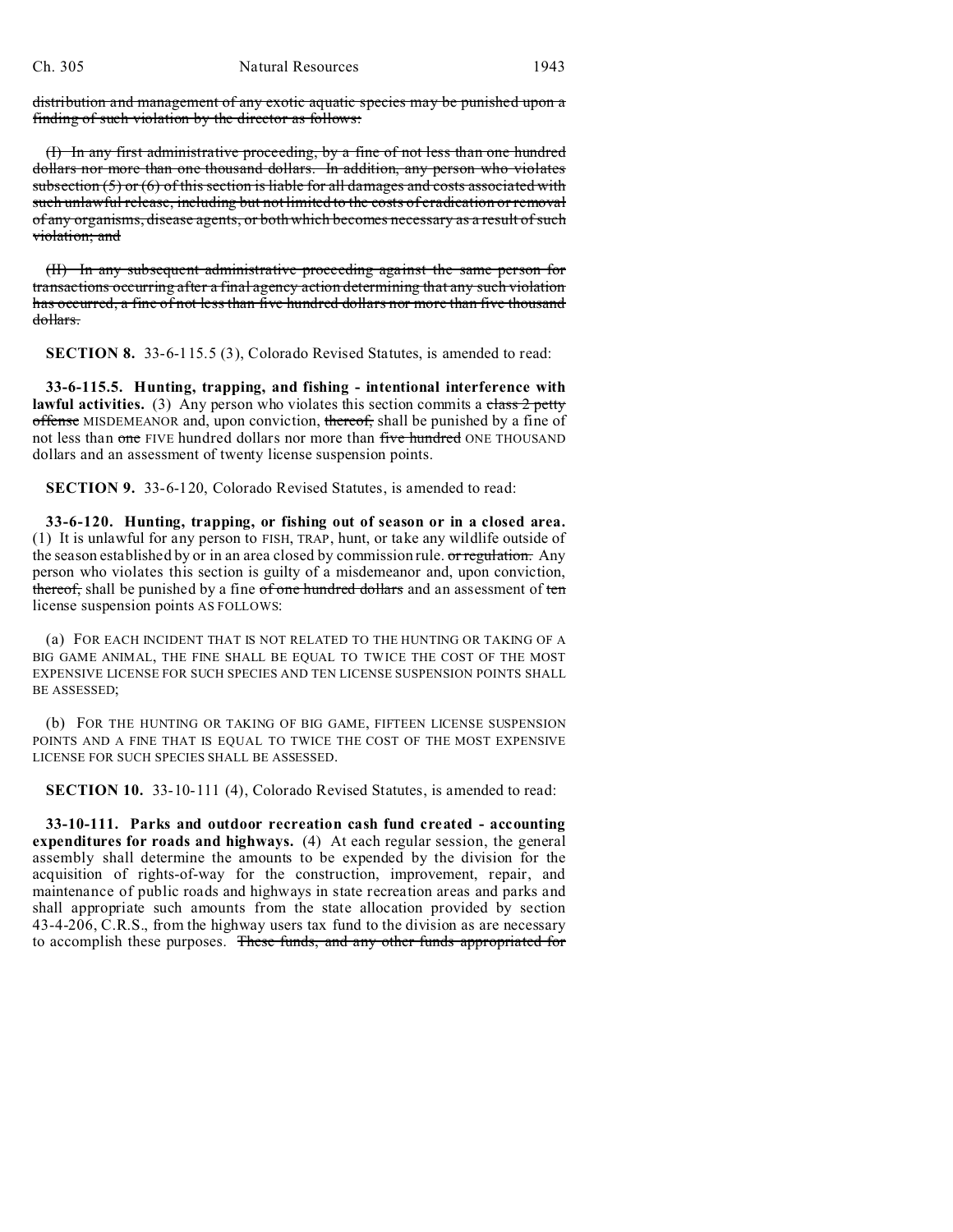these purposes, may only be expended to contract for the provision of such services with the department of transportation.

**SECTION 11.** 33-11-112, Colorado Revised Statutes, is amended to read:

**33-11-112. Trails enforcement.** It is unlawful for any person, except a parks and recreation officer or other peace officer, to operate a motorized vehicle on a SIGNED AND designated nonmotorized trail. Any person who violates this section is guilty of a class 2 petty offense and, upon conviction, thereof, shall be punished by a fine of twenty-five ONE HUNDRED FIFTY dollars.

**SECTION 12.** 33-12-104 (11) (a), Colorado Revised Statutes, is amended to read:

**33-12-104. Pass and registration agents - reports - board of claims - unlawful acts.** (11) Any pass or registration agent who fails, upon demand of the division or its authorized representative, to account for passes and registrations or who fails to pay over to the division or its authorized representative moneys received from the sale of passes and registrations:

(a) When the amount in question is less than two hundred dollars, is guilty of a misdemeanor and, upon conviction, thereof, shall be punished by a fine of not less than one TWO hundred dollars nor more than one thousand dollars, or by imprisonment in the county jail for not more than one year, or by both such fine and imprisonment;

**SECTION 13.** 33-12-105, Colorado Revised Statutes, is amended to read:

**33-12-105. Licensing violations.** (1) Except as otherwise provided in section 33-12-104, it is unlawful for any person to transfer, sell, or assign any pass or registration issued under articles 10 to 15 of this title to another person. Any person who violates this subsection (1) is guilty of a class 2 petty offense and, upon conviction, thereof, shall be punished by a fine of one TWO hundred dollars.

(2) Any person who makes any false statement or gives any false information in connection with purchasing or selling a pass or registration or who makes any alteration of a pass or registration is guilty of a class 2 petty offense and, upon conviction, thereof, shall be punished by a fine of one TWO hundred dollars, and any such statement, information, or alteration shall render such pass or registration void.

(3) Any person who fails to obtain or make readily available for inspection by a parks and recreation officer or other peace officer an appropriate and valid pass or registration is guilty of a class 2 petty offense and, upon conviction, thereof, shall be punished by a fine of twenty-five dollars.

**SECTION 14. Repeal.** 33-12-107, Colorado Revised Statutes, is repealed as follows:

**33-12-107. Agreements with special districts to collect special district tolls for access road maintenance furnished by special districts.** (1) Repealed.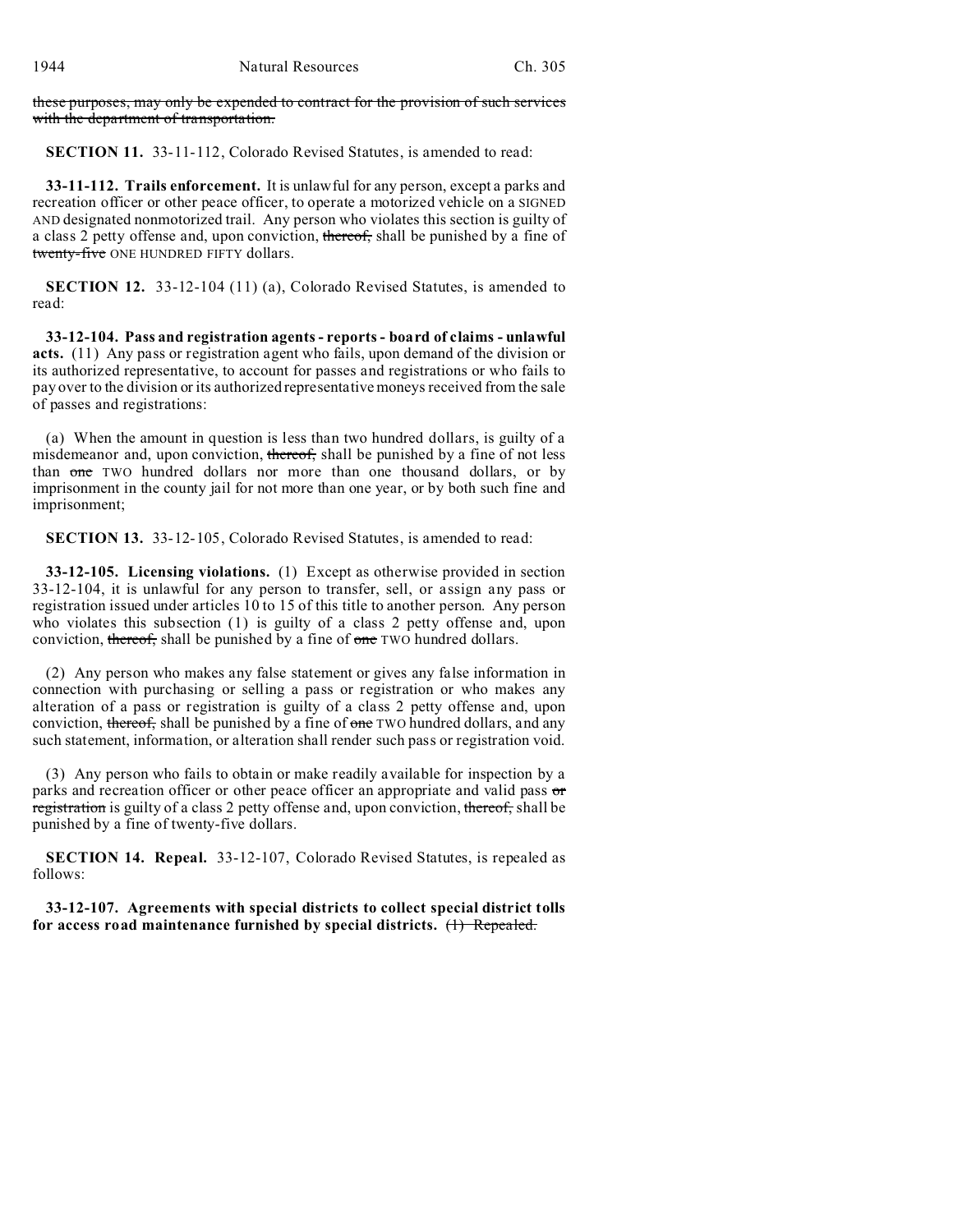(2) Any person refusing to pay a toll pursuant to this section is guilty of a class 2 petty offense and, upon conviction thereof, shall be punished by a fine of twenty-five dollars. Any peace officer, as defined in section 33-10-102 (17), and any parks and recreation officer may enforce the provisions of this section by utilizing the penalty assessment procedure in section 33-15-102.

**SECTION 15.** 13-13-102, Colorado Revised Statutes, is amended BY THE ADDITION OF A NEW SUBSECTION to read:

**33-13-102. Definitions.** As used in this article, unless the context otherwise requires:

(5.5) "VESSEL STAGING AREA" MEANS ANY PARKING LOT, BOAT RAMP, OR OTHER LOCATION THAT ANY VESSEL IS TRANSPORTED TO OR FROM BY A MOTOR VEHICLE AND WHERE SUCH VESSEL IS PLACED INTO OPERATION ON OR IN THE WATER. "VESSEL STAGING AREA" DOES NOT INCLUDE ANY LOCATION TO WHICH A VESSEL IS TRANSPORTED PRIMARILY FOR THE PURPOSE OF SERVICE, MAINTENANCE, REPAIR, OR SALE.

**SECTION 16.** The introductory portion to 33-13-103 (1) and 33-13-103 (4), Colorado Revised Statutes, are amended to read:

**33-13-103. Numbering of vessels required.** (1) It is unlawful for any person to operate or use a vessel on the waters of this state OR TO POSSESS A VESSEL AT A VESSEL STAGING AREA unless such vessel has been numbered and a certificate of the number, referred to in this article as a "registration", has been issued to such vessel by the division. The operator of such vessel shall produce the registration for inspection upon demand of any officer authorized to enforce the provisions of articles 10 to 15 and 32 of this title. The following are exempt from the requirements of this subsection (1) and from the vessel registration fee as specified pursuant to section 33-10-111 (5):

(4) Any person who violates subsection (1) of this section is guilty of a class 2 petty offense and, upon conviction, thereof, shall be punished by a fine of twenty-five FIFTY dollars.

**SECTION 17.** 33-13-104 (1) and (2), Colorado Revised Statutes, are amended to read:

**33-13-104. Application for vessel number.** (1) The owner of each vessel requiring numbering by this state shall file an application for a number with the division or any representative approved by the division on forms approved and furnished by the division. The application shall be signed by the owner of the vessel and shall be accompanied by a fee as specified pursuant to section 33-10-111 (5); except that those vessels owned and operated by the state or any political subdivision thereof shall be registered without payment of a registration fee. Upon receipt of the application in approved form, the division or its representative shall issue to the applicant a registration stating the number issued to the vessel. The number issued shall be painted on or attached to each side of the bow on the forward half of the vessel or, if there are no such sides, at a corresponding location on both sides of the foredeck of the vessel for which it is issued. The number issued shall read from left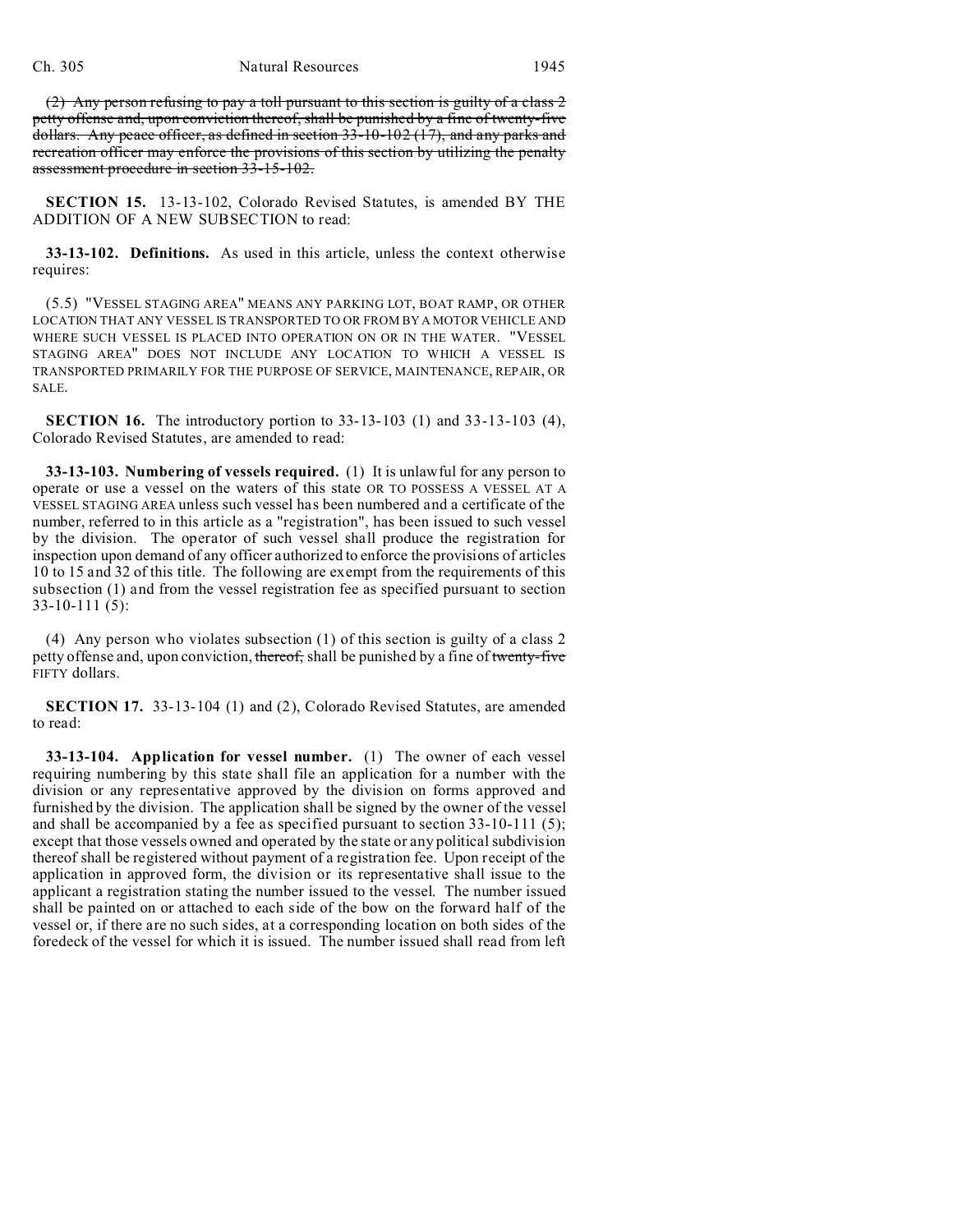to right in block characters of good proportion having a minimum of three inches in height, excluding border or trim, and of a color which THAT contrasts with the color of the background, and so maintained as to be clearly visible and legible. No other number shall be carried on the bow of the vessel. Any person who fails to display a vessel number as required in this subsection (1) is guilty of a class 2 petty offense and, upon conviction, thereof, shall be punished by a fine of ten TWENTY-FIVE dollars.

(2) The registration shall be of pocket size and shall be on board and available at all times for inspection whenever the vessel for which it is issued is in operation in this state. Any person who violates this subsection (2) is guilty of a class 2 petty offense and, upon conviction, thereof, shall be punished by a fine of twenty-five FIFTY dollars. If a registration is lost or destroyed, the owner shall, within fifteen days, notify the division. The notification shall be in writing, shall describe the circumstances of the loss or destruction, and shall be accompanied by a fee for a replacement registration as required under section 33-12-101.

**SECTION 18.** 33-13-106 (5) and (6), Colorado Revised Statutes, are amended, and the said 33-13-106 is further amended BY THE ADDITION OF A NEW SUBSECTION, to read:

**33-13-106. Equipment requirements.** (4.5) NO PERSON SHALL OPERATE A VESSEL THAT HAS ENTERED THE WATER UNLESS EACH CHILD UNDER THE AGE OF THIRTEEN WHO IS ABOARD SUCH VESSEL IS WEARING A PERSONAL FLOTATION DEVICE, UNLESS SUCH CHILD IS BELOW DECK OR IN AN ENCLOSED CABIN. SUCH FLOTATION DEVICE SHALL BE OF A TYPE APPROVED BY THE UNITED STATES COAST GUARD AND SHALL BE IN GOOD AND SERVICEABLE CONDITION.

(5) Any person who violates subsection (1), (2), (3),  $\sigma$ r (4), OR (4.5) of this section is guilty of a class 2 petty offense and, upon conviction, thereof, shall be punished by a fine of fifty dollars.

(6) The board may exempt vessels from the provisions of subsection  $(1)$ ,  $(2)$ ,  $(3)$ ,  $\sigma$  (4), OR (4.5) of this section under certain conditions or upon certain waters.

**SECTION 19.** 33-13-107, Colorado Revised Statutes, is amended to read:

**33-13-107. Vessel liveries.** (1) The owner or operator of a vessel livery shall keep a record of the name and address of each person who hires any vessel which THAT is designed or permitted to be operated as a vessel, the identification number of such vessel, and the departure date and time and the expected date and time of return of such vessel. Such records shall be preserved for at least thirty days after such vessel is to be returned and shall be subject to inspection by the division. ANY PERSON WHO VIOLATES THIS SUBSECTION (1) IS GUILTY OF A CLASS 2 PETTY OFFENSE AND, UPON CONVICTION, SHALL BE PUNISHED BY A FINE OF ONE HUNDRED DOLLARS.

(2) Neither the owner or operator of a vessel livery nor such owner's or operator's agent or employee shall permit any vessel to depart from his or her premises unless such vessel is equipped and registered as required by this article and rules promulgated pursuant thereto TO THIS ARTICLE. Any person who violates this subsection  $(2)$  is guilty of a class 2 petty offense and, upon conviction, thereof, shall be punished by a fine of fifty ONE HUNDRED dollars.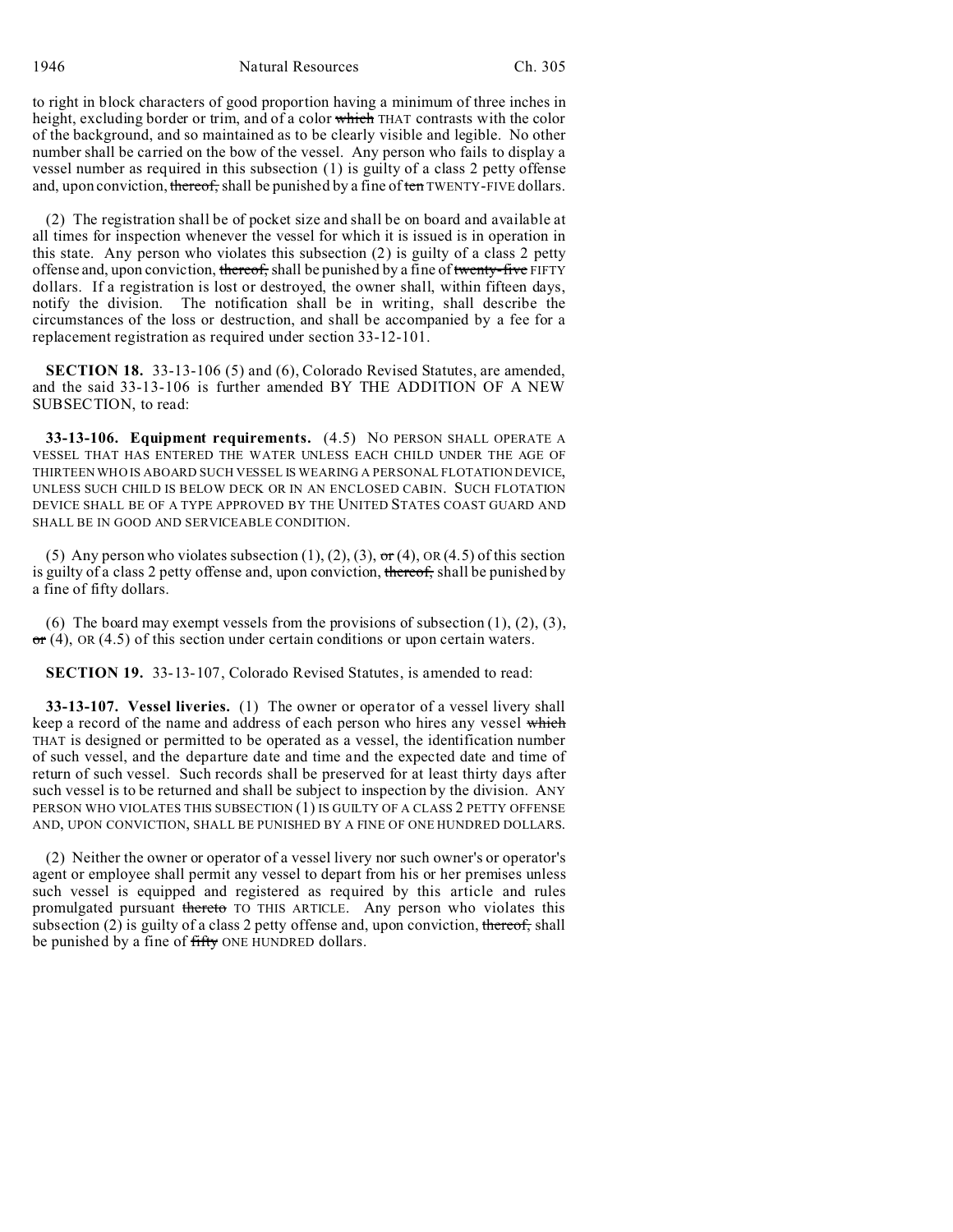**SECTION 20.** 33-13-108 (3) and (4), Colorado Revised Statutes, are amended to read:

**33-13-108. Prohibited vessel operations.** (3) It is unlawful for any person to operate a vessel in a reckless manner. Any person who violates this subsection (3) is guilty of a misdemeanor and, upon conviction, thereof, shall be punished by a fine of not less than one TWO hundred dollars nor more than one thousand dollars, or by imprisonment in the county jail for not more than one year, or by both such fine and imprisonment.

(4) No person shall operate a vessel other than a motorboat or a sailboat covered by the provisions of section 33-13-108.1 or be in actual physical control of such a vessel while under the influence of alcohol, a controlled substance as defined in section 12-22-303 (7), C.R.S., or any other drug, or any combination thereof which OF SUCH DRUGS OR ALCOHOL, THAT renders him SUCH PERSON incapable of safely operating such a vessel, nor shall the owner or operator of such a vessel knowingly authorize or permit such vessel to be operated by or under the actual physical control of any other person if such person is under the influence of alcohol, a controlled substance, or any other drug, or any combination thereof, which OF SUCH DRUGS OR ALCOHOL, THAT renders him SUCH PERSON incapable of safely operating such a vessel. Any person who violates this subsection (4) is guilty of a misdemeanor and, upon conviction, thereof, shall be punished by a fine of not less than one TWO hundred dollars nor more than one thousand dollars, or by imprisonment in the county jail for not more than one year, or by both such fine and imprisonment.

**SECTION 21.** 33-13-108.1 (12) (a) and (13) (b), Colorado Revised Statutes, are amended to read:

**33-13-108.1. Operating a motorboat or sailboat while under the influence.** (12) (a) Every person who is convicted of a violation of subsection (1) of this section shall be punished by imprisonment in the county jail for not less than five days nor more than one hundred eighty days YEAR, and, in addition, the court may impose a fine of not less than one TWO hundred dollars nor more than one thousand dollars. Except as provided in paragraph (c) of this subsection (12), the minimum period of imprisonment provided for such violation shall be mandatory. In addition to any other penalty which THAT is imposed, every person who is convicted of a violation to which this paragraph (a) applies shall perform no more than ninety-six hours of useful public service.

(13) (b) Any person who is convicted of a violation of paragraph (a) of this subsection  $(13)$  is guilty of a misdemeanor and, upon conviction, thereof, shall be punished by imprisonment in the county jail for not more than one year, or by a fine of not less than one TWO hundred dollars nor more than one thousand dollars, or by both such fine and imprisonment.

**SECTION 22.** 33-13-109 (4), (5), and (6), Colorado Revised Statutes, are amended to read:

**33-13-109. Collisions, accidents, and casualties.** (4) All reports required under this section shall be without prejudice to the person making the report and shall be for the confidential use of the division; except that the division may disclose the identity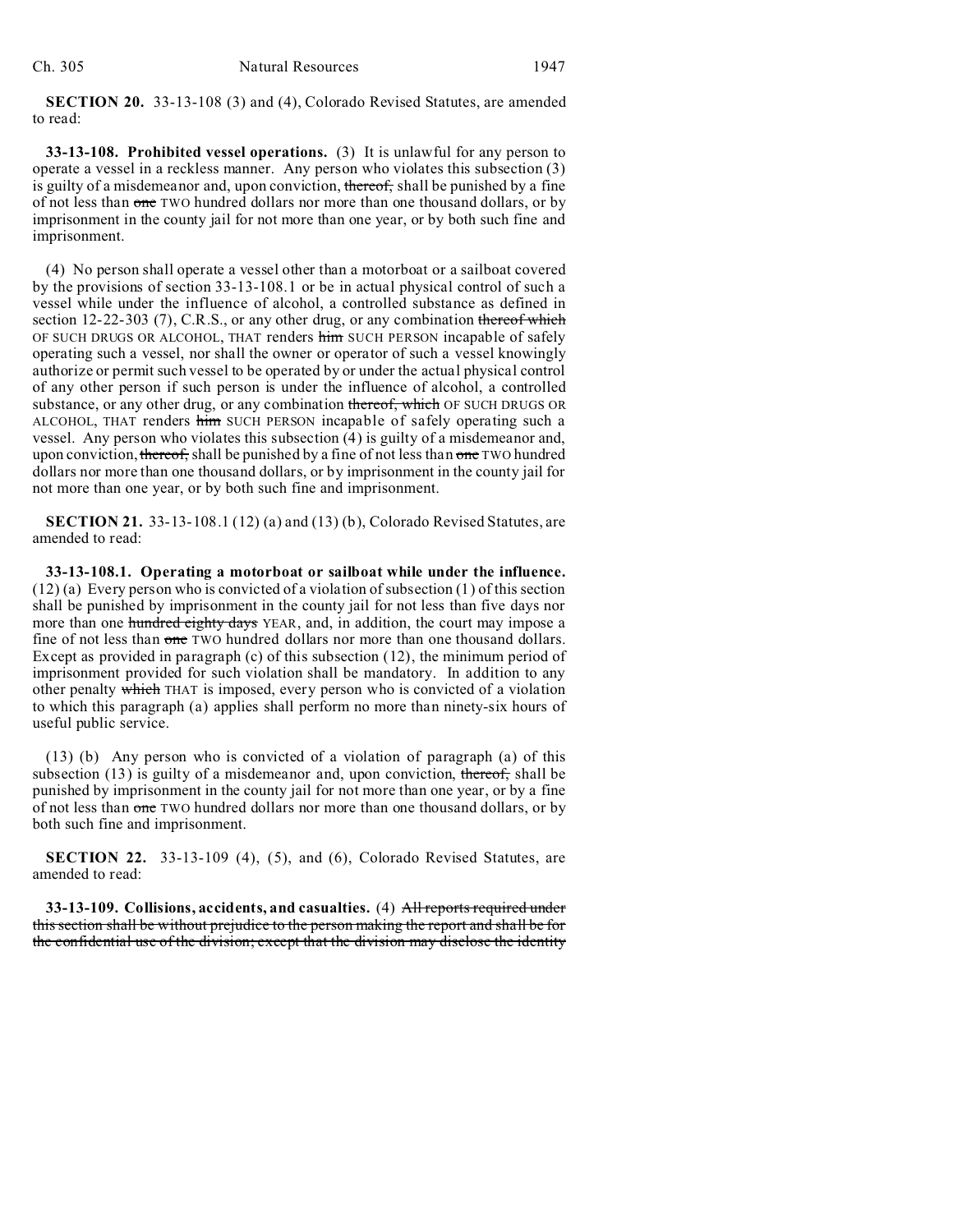1948 Natural Resources Ch. 305

of a person involved in an accident when such identity is not otherwise known or when such person denies his involvement in the accident. No such report shall be used as evidence in any trial, civil or criminal, arising out of the accident; except that the division shall furnish, upon demand of any person who has made or who claims to have made such report or upon demand of any court, a certificate showing that a specified report has or has not been made to the division, solely to prove a compliance with or a failure to comply with the reporting requirements of this section.

(5) Notwithstanding the provisions of subsection (4) of this section, in accordance with any request duly made by an authorized official or agency of the United States government, any information compiled by or otherwise available to the division pursuant to this article shall be made available to the official or agency of the United States government making such request.

(6) Any person who violates subsection  $(1)$  or  $(3)$  of this section is guilty of a class 2 petty offense and, upon conviction, thereof, shall be punished by a fine of twenty-five SEVENTY-FIVE dollars.

**SECTION 23.** 33-13-110 (1) (c), (2) (d), and (3) (b), Colorado Revised Statutes, are amended to read:

**33-13-110. Water skis, aquaplanes, surfboards, innertubes, and similar devices.** (1) (c) Any person who violates this subsection (1) is guilty of a class 2 petty offense and, upon conviction, thereof, shall be punished by a fine of fifty ONE HUNDRED dollars.

(2) (d) Any person who violates this subsection (2) is guilty of a class 2 petty offense and, upon conviction, thereof, shall be punished by a fine of twenty-five FIFTY dollars.

(3) (b) Any person who violates this subsection (3) is guilty of a misdemeanor and, upon conviction, thereof, shall be punished by a fine of not less than one TWO hundred dollars nor more than one thousand dollars, or by imprisonment in the county jail for not more than one year, or by both such fine and imprisonment.

**SECTION 24.** 33-13-111 (1) and (3), Colorado Revised Statutes, are amended to read:

**33-13-111. Authority to close waters.** (1) (a) The board shall promulgate rules and regulations to prohibit the operation of vessels on any waters of the state and ordering the removal of vessels from any waters of the state when such operation constitutes or may constitute a hazard to human life or safety. For the purposes of this subsection (1), "vessel" shall not include white water canoes and kayaks. Nothing in this section shall be construed as to exempt white water canoes and kayaks from any other provisions of this article.

(b) FOR PURPOSES OF THIS SUBSECTION (1), "VESSELS" SHALL NOT INCLUDE WHITE WATER CANOES AND KAYAKS EXCEPT IN THE CASE OF:

(I) A STATE OF DISASTER EMERGENCY PURSUANT TO SECTION 24-32-2104 OR 24-32-2109, C.R.S.;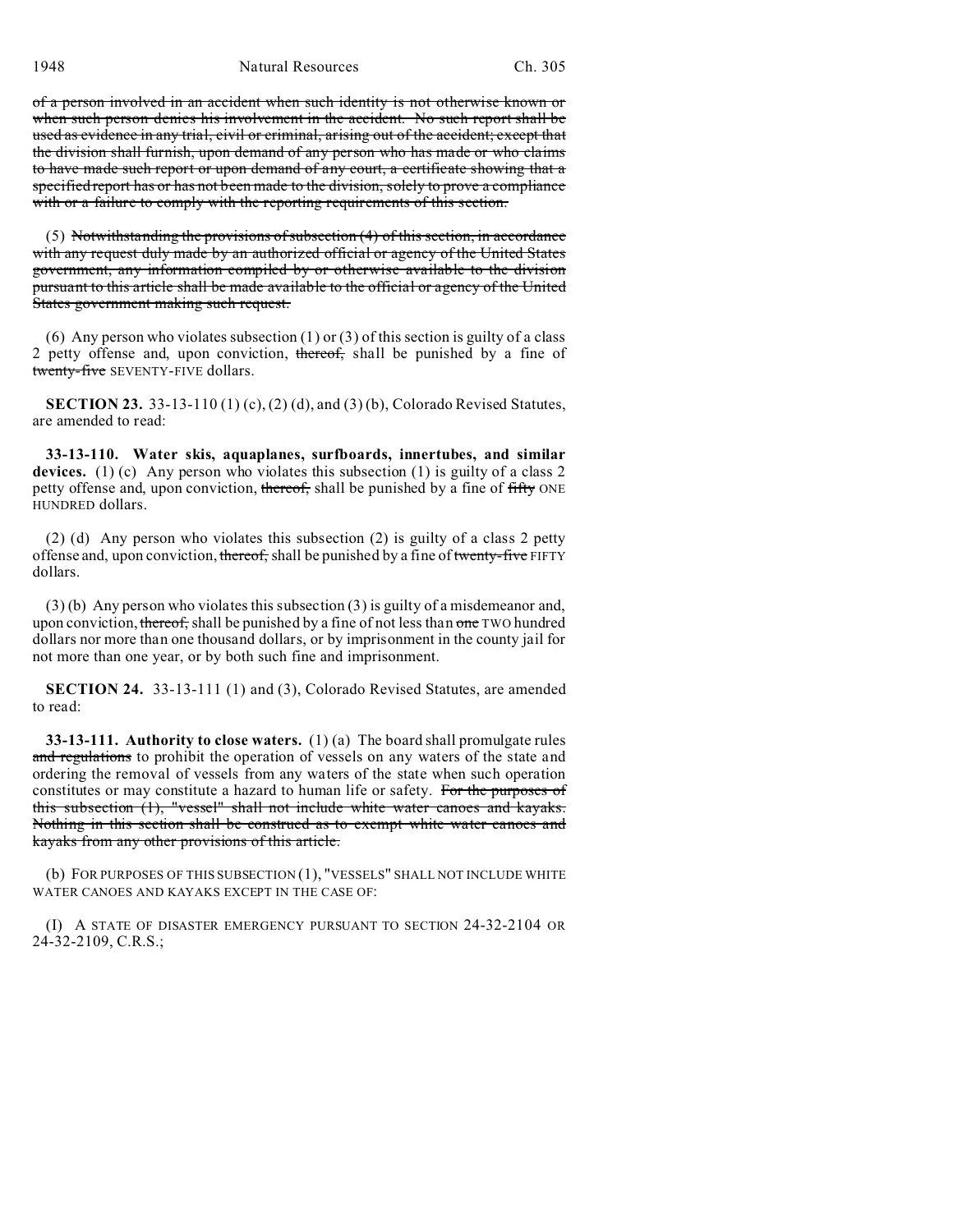(II) DISASTER RELIEF EFFORTS THAT ARE UNDERWAY AND THAT MAY INCLUDE DEBRIS REMOVAL;

(III) AN ACCIDENT OR OTHER EMERGENCY OCCURS IN OR IMMEDIATELY ADJACENT TO THE WATER BODY;

(IV) RESCUE EFFORTS FOR VICTIMS ARE ACTIVELY UNDERWAY AND SUCH EFFORTS WOULD BE HINDERED BY ADDITIONAL WATERWAY TRAFFIC; OR

(V) ACTIVE CONSTRUCTION OR TRANSPORTATION PROJECTS AUTHORIZED UNDER STATE OR FEDERAL LAW.

(3) Any person who fails to obey an order issued under this section is guilty of a class 2 petty offense and, upon conviction, thereof, shall be punished by a fine of fifty ONE HUNDRED dollars.

**SECTION 25. Repeal.** 33-13-114, Colorado Revised Statutes, is repealed as follows:

**33-13-114. Copies of laws and regulations furnished.** Upon the purchase or renewal of any registration required under this article, the owner of the vessel shall be furnished with a copy of the laws and rules and regulations affecting vessels. The expense of printing and distributing such laws and rules and regulations shall be borne by the division.

**SECTION 26.** 33-14-102 (2) (a) and (9), Colorado Revised Statutes, are amended to read:

**33-14-102. Snowmobile registration - fees - applications - requirements penalties - exemptions.** (2) (a) Every dealer shall require a purchaser of a new or used snowmobile sold at retail from the dealer's inventory to complete a registration application and pay the registration fee before the snowmobile leaves the dealer's premises, except for those snowmobiles purchased for use exclusively outside of this state. Any dealer who does not comply with this paragraph (a) is guilty of a class 2 petty offense and, upon conviction, thereof, shall be punished by a fine of fifty ONE HUNDRED dollars.

(9) Any person who operates a snowmobile in violation of this section is guilty of a class 2 petty offense and, upon conviction, thereof, shall be punished by a fine of thirty-five FIFTY dollars.

**SECTION 27.** 33-14-104 (8), Colorado Revised Statutes, is amended to read:

**33-14-104. Issuance of registration.** (8) (a) Any person who violates subsection (5) of this section is guilty of a class 2 petty offense and, upon conviction, thereof, shall be punished by a fine of ten TWENTY-FIVE dollars.

(b) Any person who violates subsection (6) of this section is guilty of a class 2 petty offense and, upon conviction, thereof, shall be punished by a fine of twenty-five FIFTY dollars.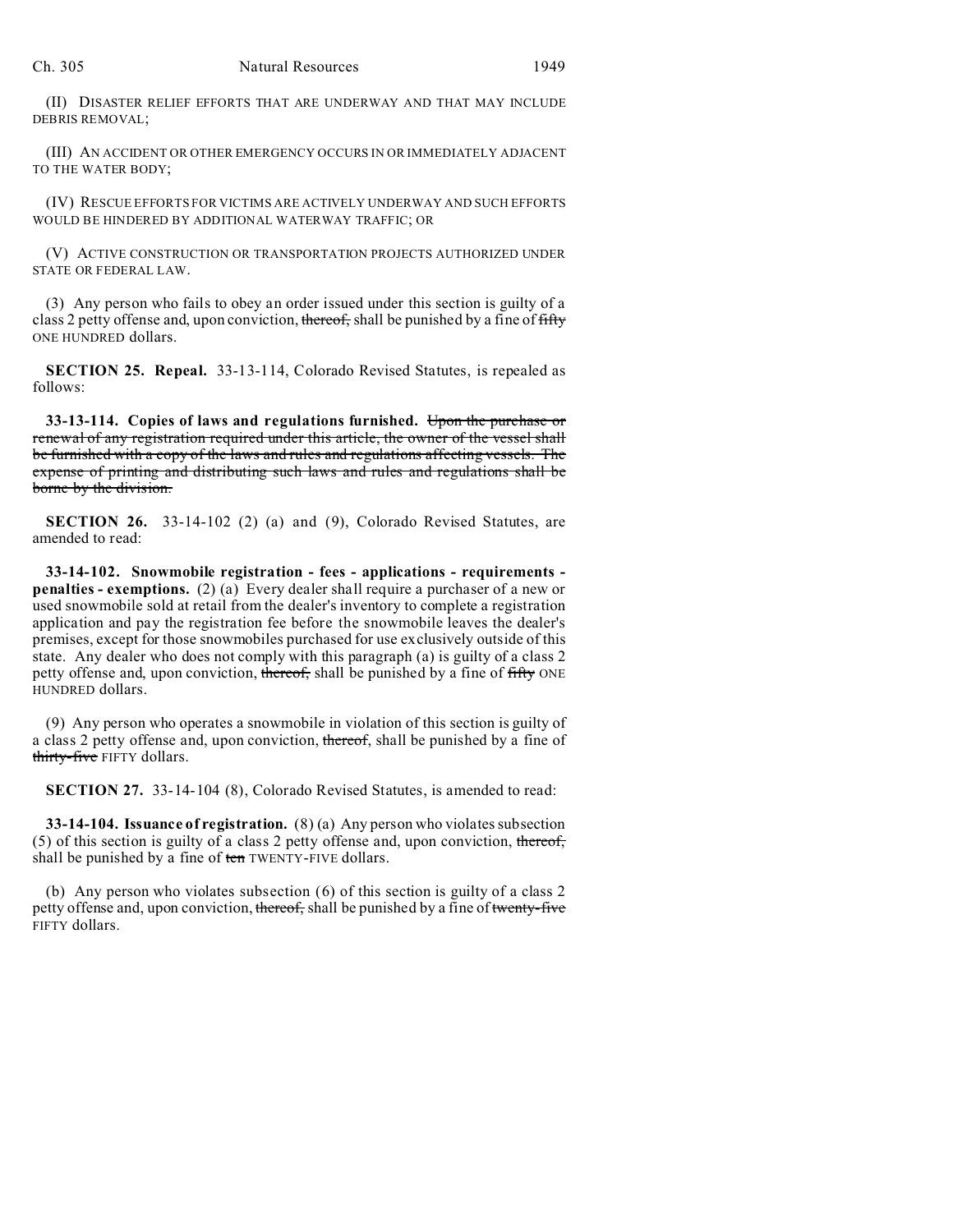**SECTION 28.** 33-14-109 (3), Colorado Revised Statutes, is amended to read:

**33-14-109. Restrictions on young operators.** (3) Any person who violates this section is guilty of a class 2 petty offense and, upon conviction, thereof, shall be punished by a fine of twenty-five FIFTY dollars.

**SECTION 29.** 33-14-111 (3), Colorado Revised Statutes, is amended to read:

**33-14-111. Snowmobile operation on right-of-way of streets, roads, or highways.** (3) Any person who violates this section is guilty of a class 2 petty offense and, upon conviction, thereof, shall be punished by a fine of fifteen FIFTY dollars.

**SECTION 30.** 33-14-112 (3), Colorado Revised Statutes, is amended to read:

**33-14-112. Crossing roads, highways, and railroad tracks.** (3) Any person who violates this section is guilty of a class 2 petty offense and, upon conviction, thereof, shall be punished by a fine of twenty-five FIFTY dollars.

**SECTION 31.** 33-14-113, Colorado Revised Statutes, is amended to read:

**33-14-113. Operation of snowmobiles on private property.** No snowmobile shall be operated on private property other than that owned or leased by the operator or except when prior permission has been obtained from the owner, lessee, or agent of the owner or lessee. Any person who violates this section is guilty of a class 2 petty offense and, upon conviction, thereof, shall be punished by a fine of fifty ONE HUNDRED dollars.

**SECTION 32.** 33-14-114 (3), Colorado Revised Statutes, is amended to read:

**33-14-114. Required equipment - snowmobiles.** (3) Any person who violates this section is guilty of a class 2 petty offense and, upon conviction, thereof, shall be punished by a fine of twenty-five FIFTY dollars.

**SECTION 33.** 33-14-115 (4), Colorado Revised Statutes, is amended to read:

**33-14-115. Notice of accident.** (4) Any person who violates subsection (1) or (3) of this section is guilty of a class 2 petty offense and, upon conviction, thereof, shall be punished by a fine of twenty-five SEVENTY-FIVE dollars.

**SECTION 34.** 33-14-116 (5), (6), and (7), Colorado Revised Statutes, are amended to read:

**33-14-116. Other operating restrictions.** (5) Any person who violates subsection (1) of this section is guilty of a class 2 petty offense and, upon conviction, thereof, shall be punished by a fine of fifty ONE HUNDRED dollars.

(6) Any person who violates subsection (2) or (3) of this section is guilty of a misdemeanor and, upon conviction, thereof, shall be punished by a fine of not less than one TWO hundred dollars nor more than one thousand dollars, or by imprisonment in the county jail for not more than one year, or by both such fine and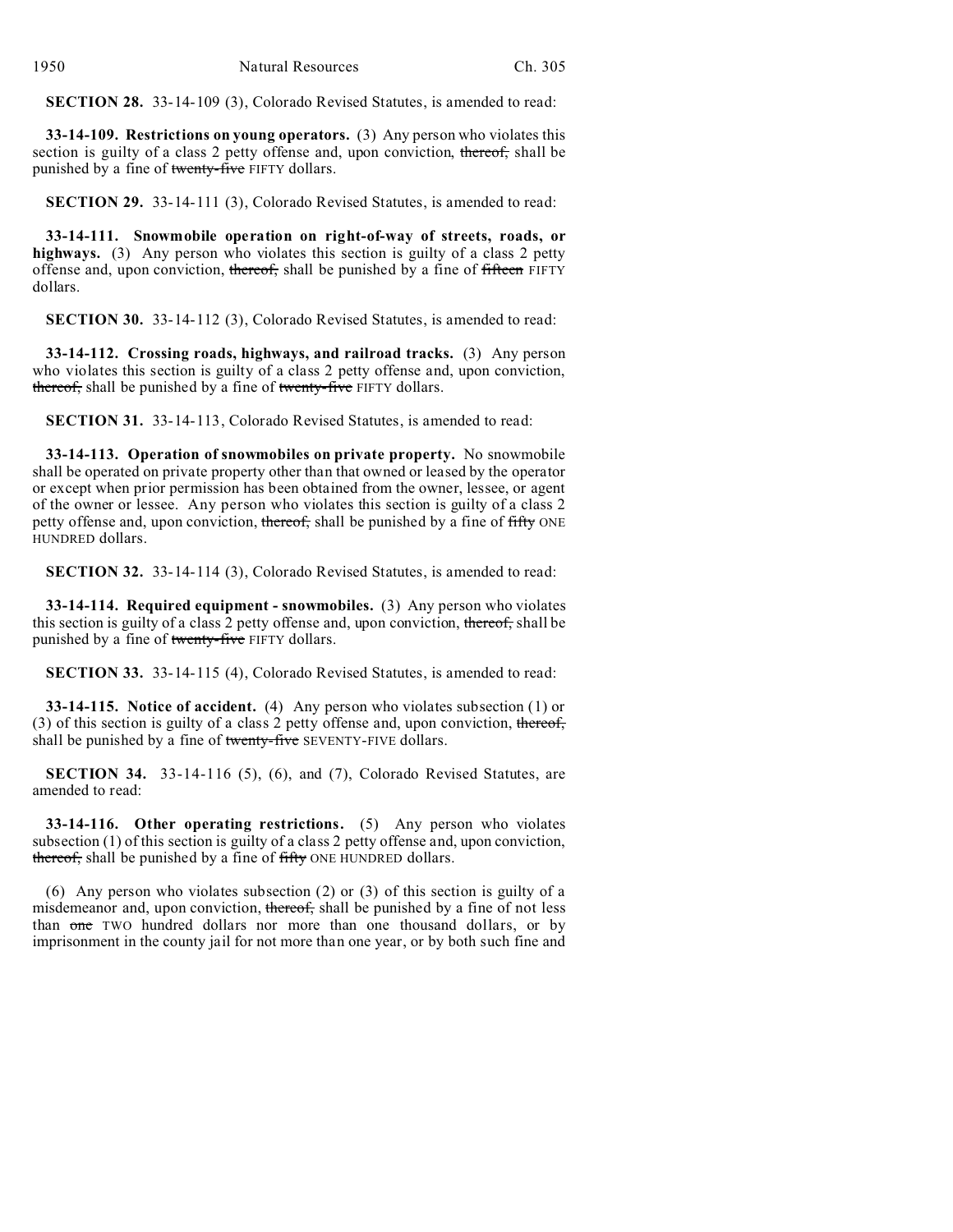imprisonment.

(7) Any person who violates subsection (4) of this section is guilty of a class 2 petty offense and, upon conviction, thereof, shall be punished by a fine of twenty-five FIFTY dollars.

**SECTION 35.** 33-14-117 (3), Colorado Revised Statutes, is amended to read:

**33-14-117. Hunting, carrying weapons on snowmobiles - prohibitions.** (3) Any person who violates subsection (1) of this section is guilty of a class 2 petty offense and, upon conviction, thereof, shall be punished by a fine of twenty dollars AS FOLLOWS:

(a) FOR A VIOLATION OF PARAGRAPH (a) OF SUBSECTION (1) OF THIS SECTION, TWO HUNDRED DOLLARS;

(b) FOR A VIOLATION OF PARAGRAPH (b) OF SUBSECTION (1) OF THIS SECTION, FIFTY DOLLARS; AND

(c) FOR A VIOLATION OF PARAGRAPH (c) OF SUBSECTION (1) OF THIS SECTION, TWO HUNDRED DOLLARS.

**SECTION 36.** 33-14.5-102 (7) and (8), Colorado Revised Statutes, are amended to read:

**33-14.5-102. Off-highway vehicle registration - nonresident-owned or -operated off-highway vehicle permits - fees - applications - requirements exemptions.** (7) Any person who operates an off-highway vehicle in violation of this section is guilty of a class 2 petty offense and, upon conviction, thereof, shall be punished by a fine of thirty-five FIFTY dollars.

(8) Any dealer who does not comply with paragraph (a) of subsection (2) of this section is guilty of a class 2 petty offense and, upon conviction, thereof, shall be punished by a fine of fifty ONE HUNDRED dollars.

**SECTION 37.** 33-14.5-104 (7), Colorado Revised Statutes, is amended to read:

**33-14.5-104. Issuance of registration.** (7) (a) Any person who violates either subsection (5) or subsection (6) of this section is guilty of a class 2 petty offense and, upon conviction, thereof, shall be punished by a fine of twenty-five dollars.

(b) ANY PERSON WHO VIOLATES SUBSECTION (6) OF THIS SECTION IS GUILTY OF A CLASS 2 PETTY OFFENSE AND, UPON CONVICTION, SHALL BE PUNISHED BY A FINE OF FIFTY DOLLARS.

**SECTION 38.** 33-14.5-108 (2), Colorado Revised Statutes, is amended to read:

**33-14.5-108. Off-highway vehicle operation prohibited on streets, roads, and highways.** (2) Any person who violates subsection (1) of this section is guilty of a class 2 petty offense and, upon conviction, thereof, shall be punished by a fine of twenty-five FIFTY dollars.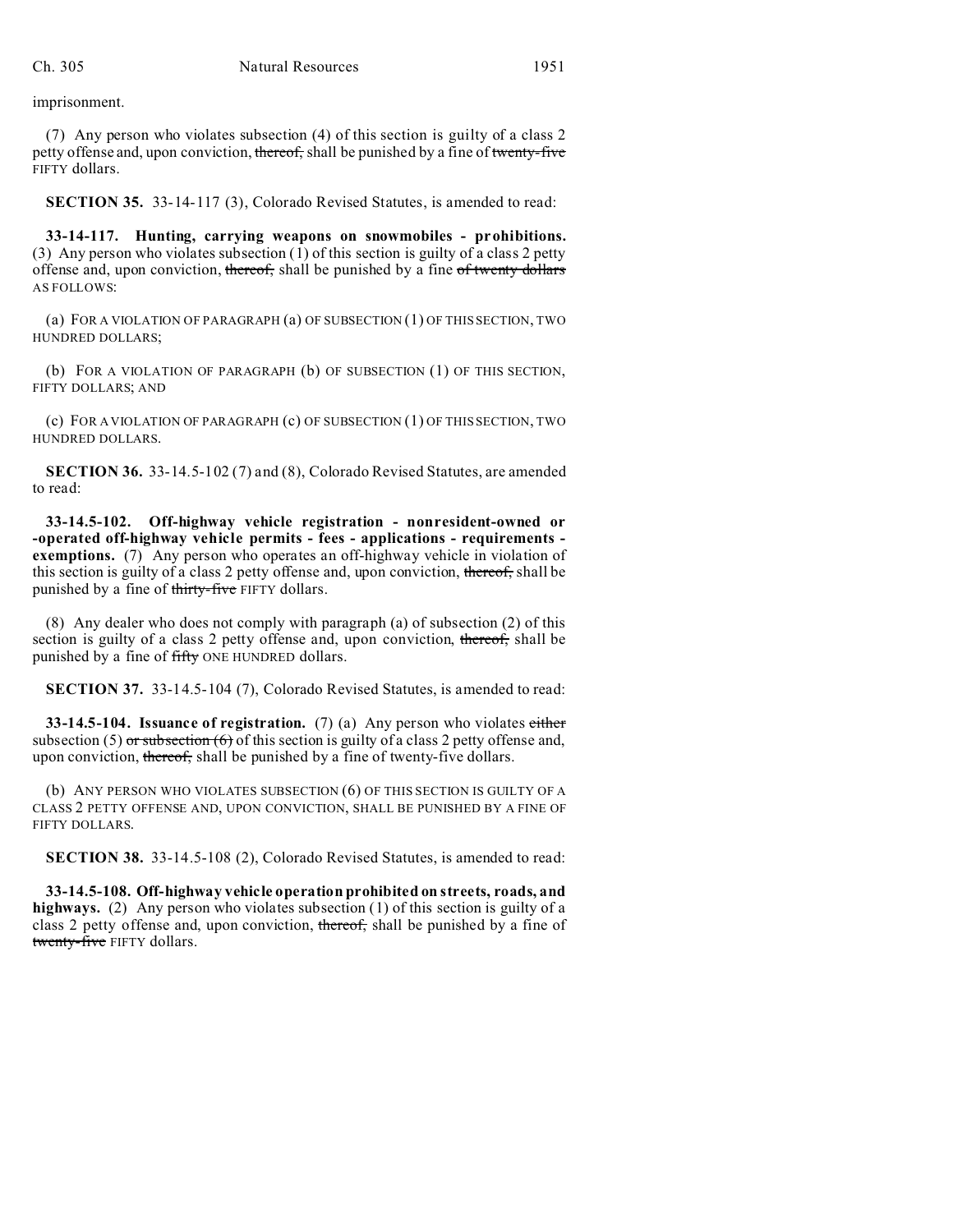**SECTION 39.** 33-14.5-109 (2), Colorado Revised Statutes, is amended to read:

**33-14.5-109. Required equipment - off-highway vehicles.** (2) Any person who violates subsection  $(1)$  of this section is guilty of a class 2 petty offense and, upon conviction, thereof, shall be punished by a fine of twenty-five FIFTY dollars.

**SECTION 40.** 33-14.5-112 (6), Colorado Revised Statutes, is amended to read:

**33-14.5-112. Off-highway use permit - fees - applications - requirements exemptions.** (6) Any person who violates paragraph (b) of subsection (1) of this section is guilty of a class 2 petty offense and, upon conviction, thereof, shall be punished by a fine of twenty-five FIFTY dollars.

**SECTION 41.** 33-14.5-113 (4), Colorado Revised Statutes, is amended to read:

**33-14.5-113. Notice of accident.** (4) Any person who violates subsection (1) or (3) of this section is guilty of a class 2 petty offense and, upon conviction, thereof, shall be punished by a fine of twenty-five SEVENTY-FIVE dollars.

**SECTION 42.** 33-15-102 (1), Colorado Revised Statutes, is amended to read:

**33-15-102. Imposition of penalty - procedures.** (1) Any person who violates any of the provisions of articles 10 to 15 and OR 32 of this title or any rule of the board that does not have a specific penalty listed is guilty of a class 2 petty offense and, upon conviction, thereof, shall be punished by a fine of twenty-five FIFTY dollars.

**SECTION 43.** 33-15-107, Colorado Revised Statutes, is amended to read:

**33-15-107. Camping.** It is unlawful for any person to camp on land or water under the control of the division unless such area is so designated and posted pursuant to rule of the board. Any person who violates this section is guilty of a class 2 petty offense and, upon conviction, thereof, shall be punished by a fine of twenty-five FIFTY dollars.

**SECTION 44.** 33-15-110 (2), Colorado Revised Statutes, is amended to read:

**33-15-110. Vehicles and vessels - operation on state property.** (2) Any person who violates this section is guilty of a class 2 petty offense and, upon conviction, thereof, shall be punished by a fine of twenty-five FIFTY dollars.

**SECTION 45.** 33-15-112, Colorado Revised Statutes, is amended to read:

**33-15-112. Motor vehicles - careless operation.** It is unlawful for any person to operate a motor vehicle on any property under the control of the division in a careless or imprudent manner without due regard for the width, grade, corners, or curves of, the traffic on, or the traffic regulations governing public roads and without due regard for all other attendant circumstances. Any person who violates this section is guilty of a class 2 petty offense and, upon conviction, thereof, shall be punished by a fine of fifty ONE HUNDRED dollars.

**SECTION 46.** Article 15 of title 33, Colorado Revised Statutes, is amended BY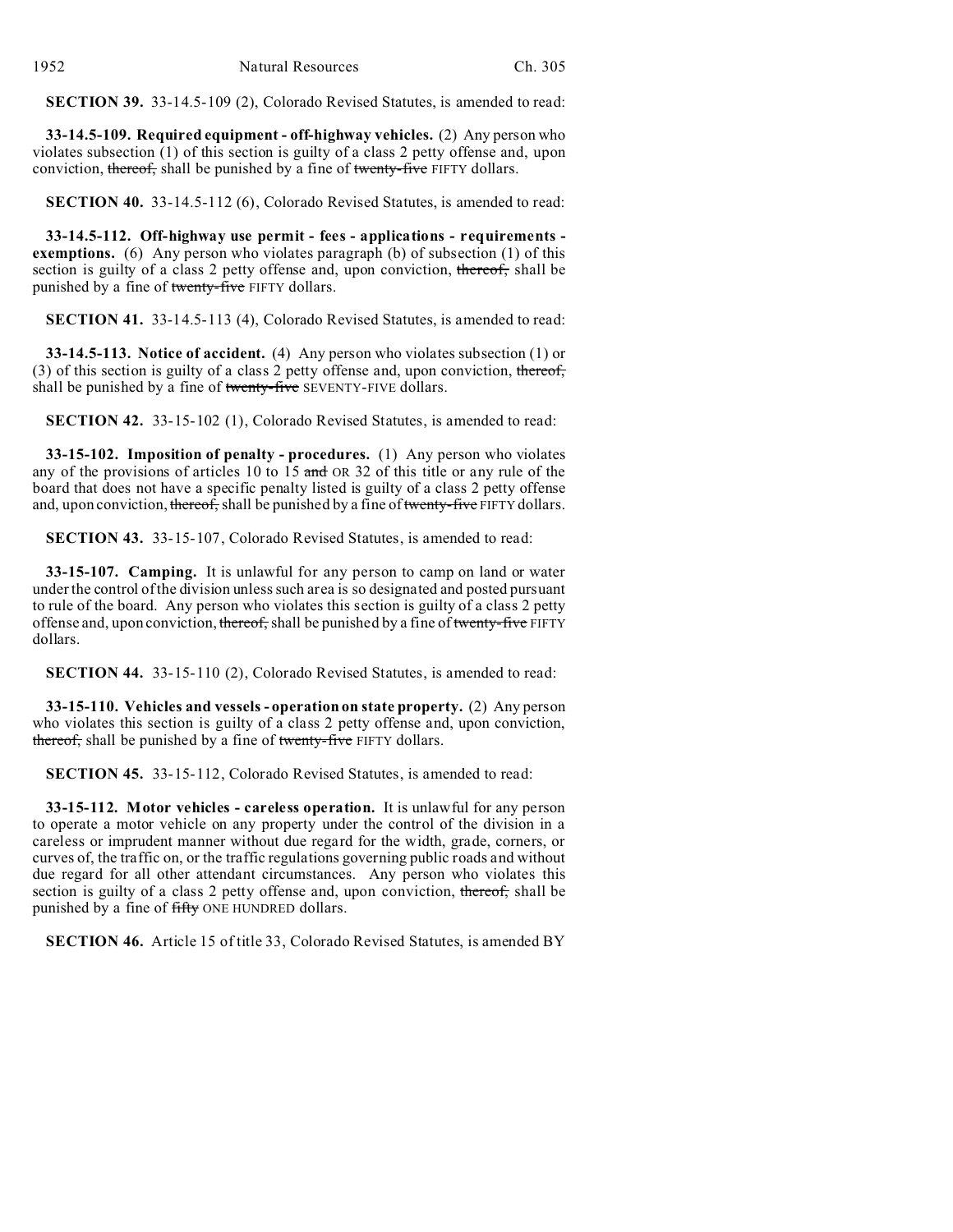## THE ADDITION OF THE FOLLOWING NEW SECTIONS to read:

**33-15-113. Unattended vehicles without valid pass.** (1) IF AN UNATTENDED VEHICLE IS PARKED WITHIN AN AREA WHERE A VALID PARKS PASS IS REQUIRED AND DOES NOT DISPLAY A VALID PARKS PASS, A PEACE OFFICER MAY PLACE UPON THE VEHICLE A NOTICE OF SUMMONS AND COMPLAINT PURSUANT TO SECTION 33-15-102 (2). SUCH NOTICE SHALL CONTAIN THE LICENSE PLATE NUMBER AND STATE OF REGISTRATION OF THE VEHICLE BUT DOES NOT NEED TO CONTAIN THE IDENTIFICATION OF THE ALLEGED OFFENDER.

(2) THE NOTICE OF SUMMONS AND COMPLAINT SHALL DIRECT THE OWNER OR OPERATOR OF THE VEHICLE TO REMIT A PENALTY ASSESSMENT PURSUANT TO SECTION 33-15-102 TO THE DIVISION WITHIN TEN DAYS AFTER THE ISSUANCE OF SUCH NOTICE UNLESS THE PERSON WISHES TO APPEAR BEFORE A COURT OF COMPETENT JURISDICTION. IF THE PENALTY ASSESSMENT IS NOT PAID WITHIN TEN DAYS AFTER ISSUANCE, THE PEACE OFFICER SHALL MAIL A NOTICE TO THE REGISTERED OWNER OF THE VEHICLE, SETTING FORTH THE OFFENSE AND THE TIME AND PLACE WHERE SUCH OFFENSE OCCURRED AND DIRECTING THE PAYMENT OF THE PENALTY ASSESSMENT WITHIN TWENTY DAYS AFTER THE ISSUANCE OF THE NOTICE UNLESS THE PERSON WISHES TO APPEAR BEFORE A COURT OF COMPETENT JURISDICTION. IF THE PENALTY ASSESSMENT IS NOT PAID WITHIN TWENTY DAYS AFTER THE DATE OF MAILING OF THE SECOND NOTICE, THE PEACE OFFICER WHO ISSUED THE ORIGINAL PENALTY ASSESSMENT NOTICE SHALL FILE A COMPLAINT WITH A COURT OF COMPETENT JURISDICTION AND ISSUE AND SERVE UPON THE REGISTERED OWNER OF THE VEHICLE A SUMMONS TO APPEAR IN COURT AT A TIME AND PLACE SPECIFIED IN THE SUMMONS AND TO SHOW CAUSE WHY A PENALTY SHOULD NOT BE IMPOSED PURSUANT TO SECTION 33-15-110.

(3) PAYMENT OF A PENALTY ASSESSMENT PURSUANT TO SUBSECTION (2) OF THIS SECTION BY THE DIVISION SHALL BE DEEMED TO BE RECEIVED ON THE DATE IT IS POSTMARKED.

(4) THE REGISTERED OWNER OF A MOTOR VEHICLE IS LIABLE FOR PAYMENT OF A PENALTY ASSESSMENT REGARDLESS OF WHETHERTHEOWNER KNEW OR SHOULD HAVE KNOWN THAT THE VEHICLE WOULD BE OR WAS PARKED OR LEFT UNATTENDED IN A MANNER THAT VIOLATED SECTION 33-15-110.

**33-15-114. Commercial use of state property.** IT IS UNLAWFUL TO OPERATE ANY COMMERCIAL BUSINESS OR TO SOLICIT BUSINESS ON ANY PROPERTY OWNED OR MANAGED BY THE DIVISION WITHOUT FIRST OBTAINING WRITTEN PERMISSION FROM THE DIVISION OR THE BOARD AS PROVIDED BY THIS TITLE OR PURSUANT TO ANY APPLICABLE RULES PROMULGATED BY THE BOARD. ANY PERSON WHO VIOLATES THIS SECTION IS GUILTY OF A MISDEMEANOR AND, UPON CONVICTION, SHALL BE PUNISHED BY A FINE OF NOT LESS THAN ONE HUNDRED DOLLARS NOR MORE THAN ONE THOUSAND DOLLARS OR BY IMPRISONMENT IN THE COUNTY JAIL FOR NOT MORE THAN ONE YEAR OR BY BOTH SUCH FINE AND IMPRISONMENT.

**SECTION 47.** 33-1-110 (5), Colorado Revised Statutes, as amended by House Bill 03-1266, enacted at the First Regular Session of the Sixty-fourth General Assembly, is amended to read: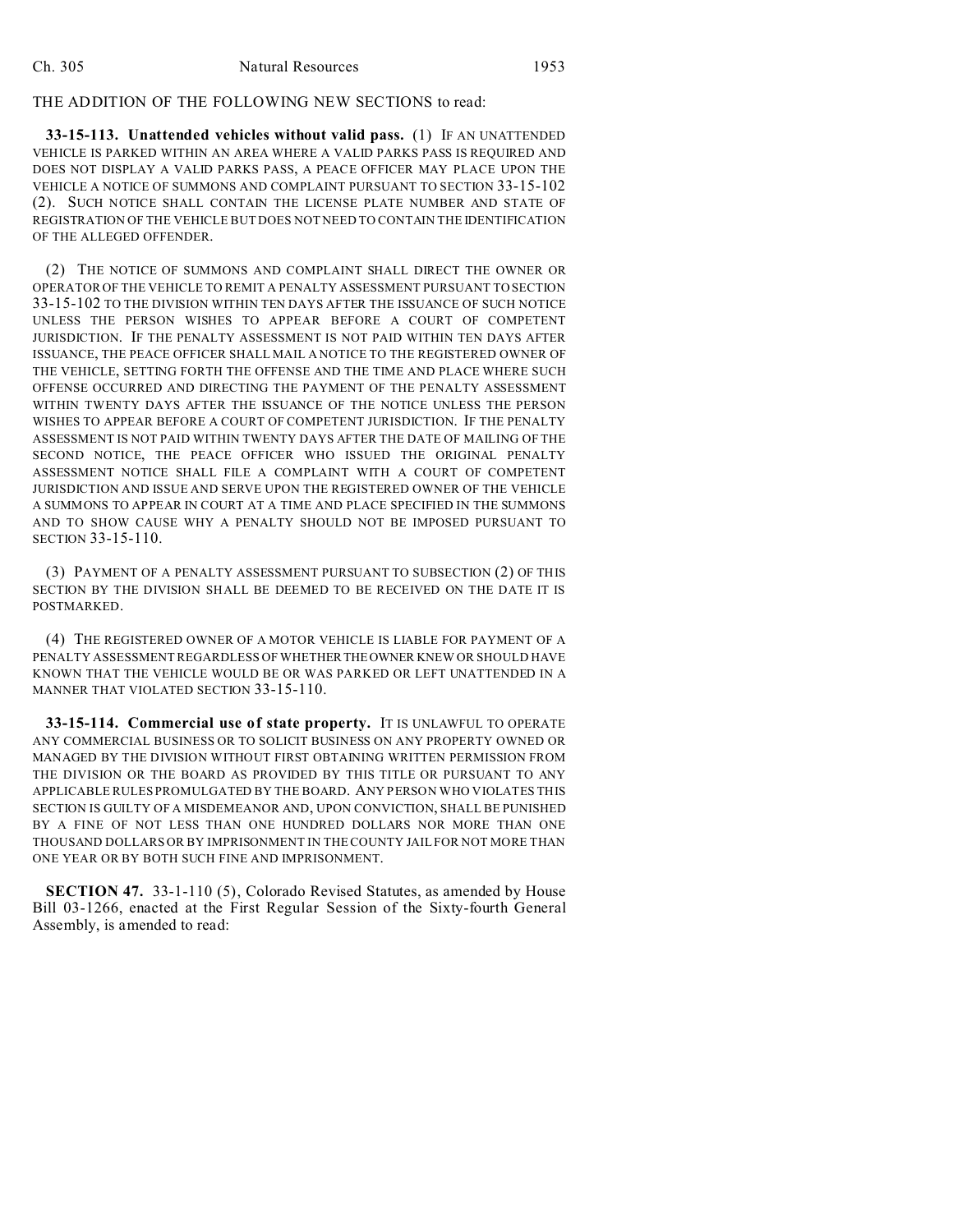1954 Natural Resources Ch. 305

**33-1-110. Duties of the director of the division.** (5) The director shall appoint Colorado wildlife officers and may appoint special wildlife officers to serve without pay, who shall have the same powers as a Colorado wildlife officer AND AUTHORITY DESIGNATED BY THE DIRECTOR. A special wildlife officer commission shall not be issued until the applicant has submitted to the division an application setting forth his or her qualifications to act as such an officer. SUCH QUALIFICATIONS SHALL INCLUDE A MINIMUM OF FORTY HOURS OF CONTINUING LAW ENFORCEMENT EDUCATION PER CALENDAR YEAR. The director may revoke the special wildlife officer commission of any such person at his or her pleasure.

**SECTION 48.** 33-1-113 (2), Colorado Revised Statutes, as amended by House Bill 03-1266, enacted at the First Regular Session of the Sixty-fourth General Assembly, is amended to read:

**33-1-113. Expenses of employees.** (2) In addition to the compensation paid employees of the division and in addition to reimbursement for expenses as provided in subsection (1) of this section, each employee of the division who is vested with the rights and powers of a Colorado wildlife officer, including and limited to area wildlife managers and Colorado wildlife officers DISTRICT WILDLIFE MANAGERS, shall, because of the number of hours and the extraordinary service performed by such employees and the requirement of purchasing necessary uniform items, be further reimbursed for maintenance and ordinary expenses incurred in the performance of their duties in such amount as shall be determined by the commission, but the amount authorized under this subsection (2) for any such employee of the division shall not exceed the sum of fifty dollars per month.

**SECTION 49. Repeal.** 33-6-101 (4), Colorado Revised Statutes, as amended by House Bill 03-1266, enacted at the First Regular Session of the Sixty-fourth General Assembly, is repealed as follows:

**33-6-101. Powers and duties of officers.** (4) Every Colorado wildlife officer must obtain basic certification from the peace officer standards and training board no later than July 1, 1998, pursuant to part 3 of article 31 of title 24, C.R.S.

**SECTION 50.** 16-2.5-116 (2), Colorado Revised Statutes, as enacted by House Bill 03-1266, enacted at the First Regular Session of the Sixty-fourth General Assembly, is amended to read:

**16-2.5-116. Colorado wildlife officer - special wildlife officer.** (2) A special wildlife officer is a peace officer whose authority is limited as defined by the director of the division of wildlife pursuant to section  $33-1-102$  (4.3) 33-1-110 (5), C.R.S.

**SECTION 51.** 16-2.5-117 (2), Colorado Revised Statutes, as enacted by House Bill 03-1266, enacted at the First Regular Session of the Sixty-fourth General Assembly, is amended to read:

**16-2.5-117. Colorado parks and recreation officer - special parks and recreation officer.** (2) A special parks and recreation officer is a peace officer whose authority is limited as defined by the director of the division of parks and outdoor recreation pursuant to section  $33-10-102$  (15) 33-10-109 (1) (f), C.R.S.